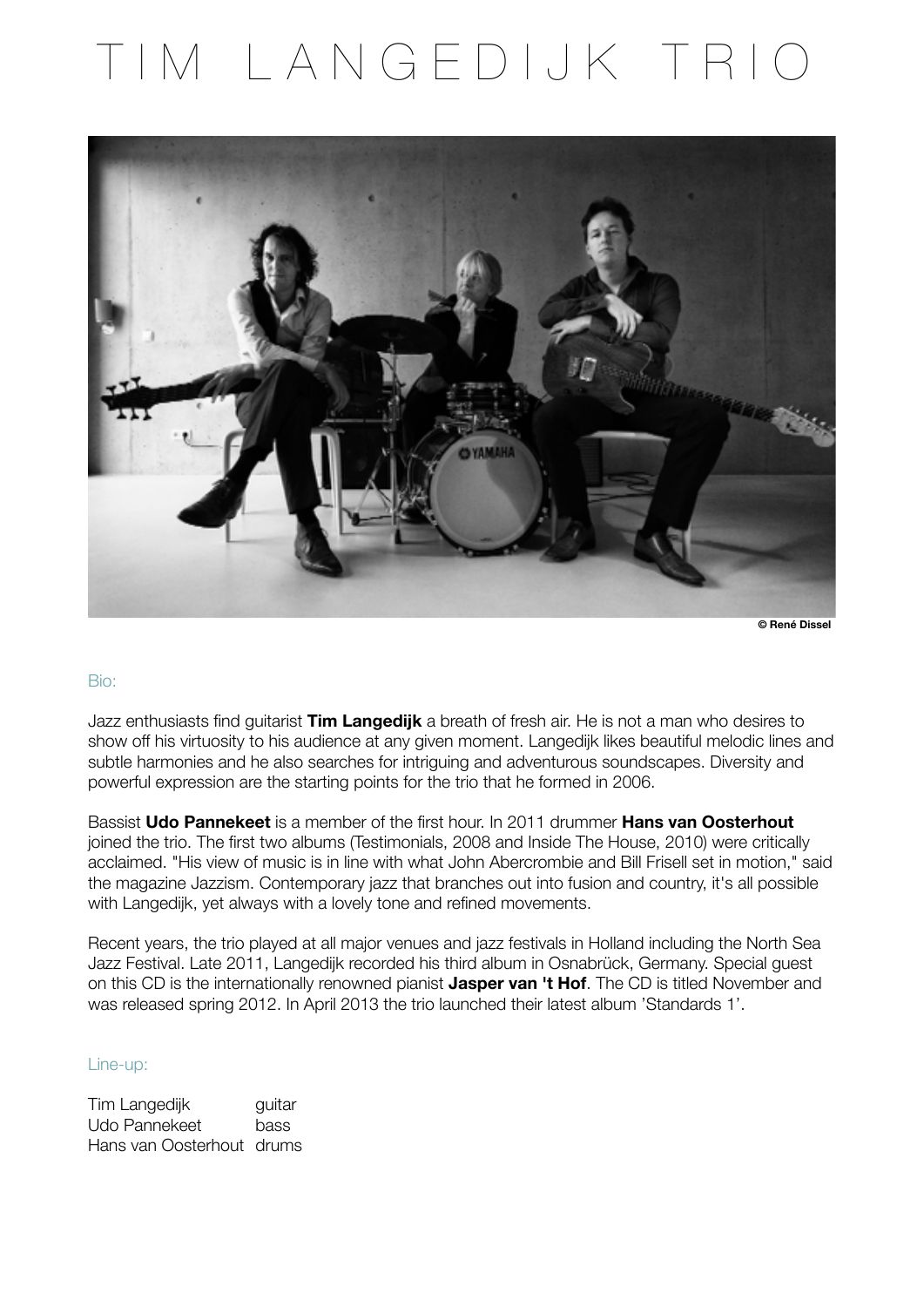# TIM LANGEDIJK TRIO

## The Critics Speak:

"…Langedijk's contemporary compositions not only have a strong melodic sensibility; they also showcase his harmonic concepts. November is an impressive performance from an artist who has plenty going for him." **ALL ABOUT JAZZ** 

"…A relief, this Tim Langedijk. While most guitarists try to prove their quality of playing, Langedijk shows in an effective, controlled and simple way his search for an intriguing sound…"

#### **JAZZISM**

"...one of the better trios on a global level with plenty of flavor and texture without bordering on the artistic pretentiousness engaged by some musicians…"

#### ★★★★★ **CRITICAL JAZZ**

"...Langedijk may be seen as one of the most original and innovative guitarists in the Netherlands. His qualities are his compositions and his sound experiments. The sound is recognizable and original, intriguing interplay and solo's, compositions are adventurous, and all very understandable for the listener. It's always spontaneous, fresh and tasty…"

#### **VOLKSKRANT**

"…It is a pleasure to hear and see this band play. This trio is an entity, a 'machina di musica', one organic body in which all three parts together fully anticipate and respond at each other Their joy in playing is delightful! This Tim Langedijk Trio plays at a high international level..."

#### **JAZZ NEW & DEEP**